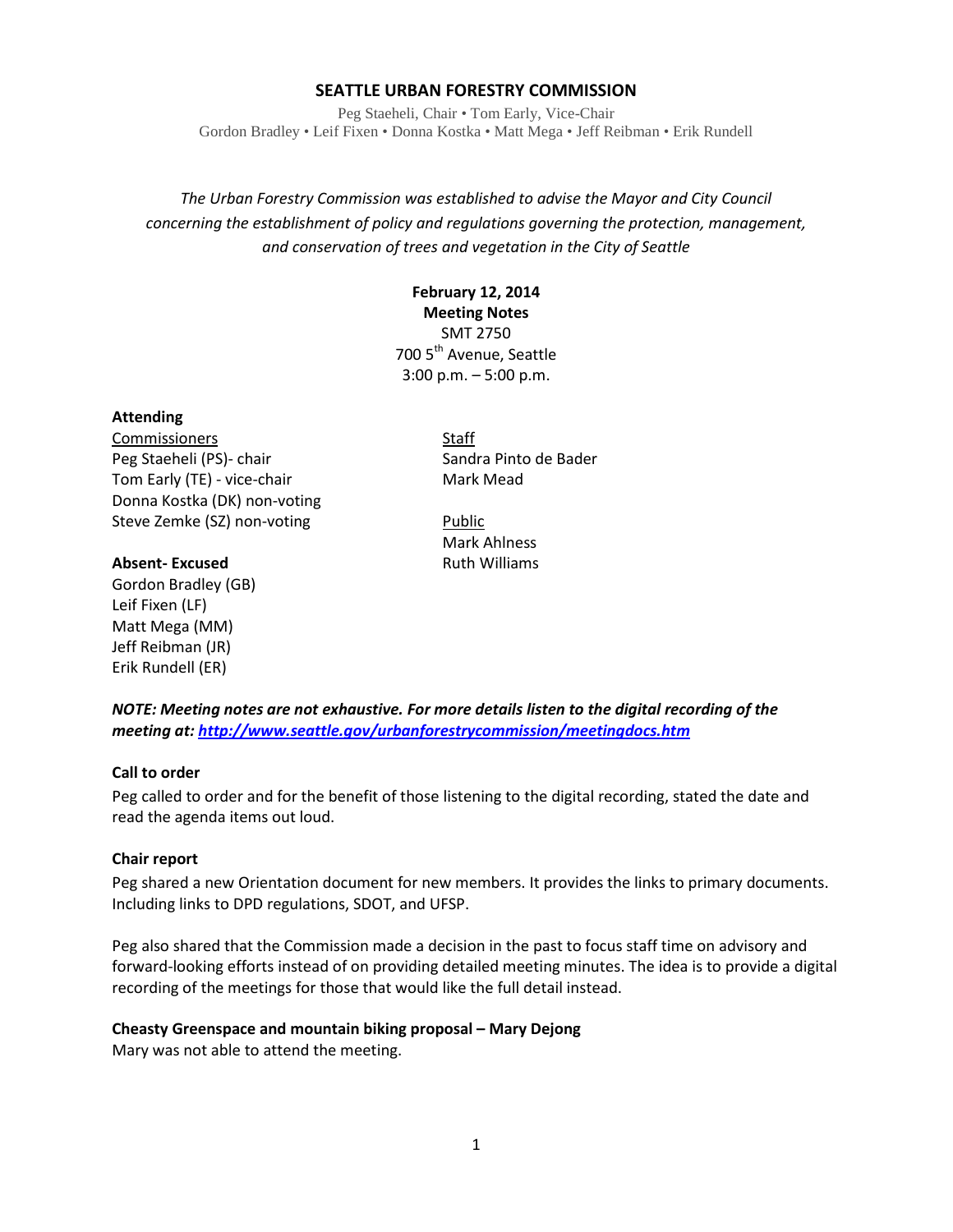# **Parks Department briefing on mountain bike pilot – Mark Mead**

Mark provided an overview of the Cheasty Greenspace Restoration and Mountain Bike Trail Pilot Project. Parks did two vegetation management plans for the boulevard and green space.

Parks staff made a recommendation to the Parks Board to put on hold the proposed bicycle policy update and instead implement and evaluate a pilot project.

Cheasty is a site that has community support and an active group of volunteers to implement the project. There will be a public process to determine the actual trail location and layout, Parks will oversee construction and monitor the project for three years. At the end of the monitoring period, Parks would make a decision on whether to move forward with a larger policy change or not.

The pilot program process will include:

- 1. Review of forest type
- 2. Management area forest issues and opportunities, including restoration goals
- 3. Review existing human impacts including encampments, encroachments, and trash.
- 4. Review existing geologic conditions
- 5. Design considerations
- 6. Design solutions including erosion, impacts to wildlife and plants, impacts to other users, changes in uses of the area, and maintenance of the trail.

The mountain bike trail would be 2-3 feet wide and would minimize use of crushed rock and include planting of strong native shrubs. The trail will be built on contour to avoid high speeds. The goal is to produce a positive impact in a forested terrain by promoting positive use of the space. Parks is not providing any funding for this pilot. Some support will take place through the GSP because they are doing restoration work, but not to build or maintain the trail. There is no intention to remove trees.

Mark answered various questions from Commissioners (the full meeting digital recording can be accessed in the UFC website).

# **2014 work plan – continues and possible vote**

There was not quorum to vote on the plan but there were a couple of changes made to the document. The new version of the document will be posted on line and discussed at the next meeting.

Split planting large trees in ROW into two items:

- Explore advisory on ways to allow the ROW to accommodate larger plantable areas
- Explore advisory on constraints imposed by schools and urban villages (including commercial) on tree capacity during development (Jeff/Steve)

Peg disclosed that her firm SVR is working on the tree and sidewalks operations plan.

Place holder in work plan about Seattle School District TBD

# **Race and Social Justice/community outreach – stakeholder engagement – move to next meeting.**

# **Public comment**

Mark Ahlness – retired Seattle school teacher. Park user (Lincoln Park). Just found out about this. Several red flags came up for him:

- The process of how it happened this project came from two people.
- Bought website for Cheasty Greenspace no mention of the plan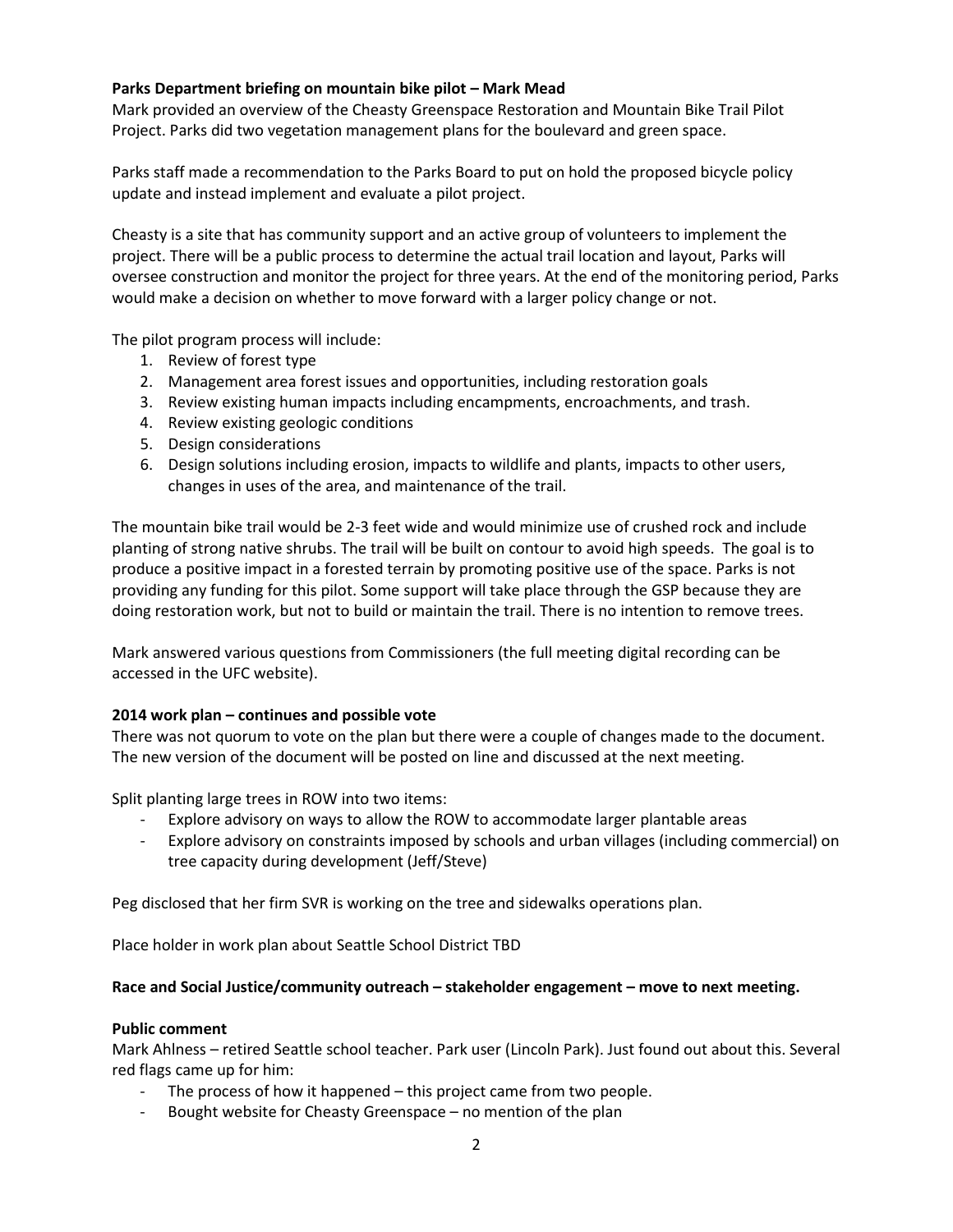- Facebook no mention of this either
- Concerned about disenfranchised people that have been working hard to restore the area.
- Lack of baseline study for wildlife species
- Worried about setting precedent
- Loss of green space

## Ruth Williams:

GSP forest steward. I'm glad Mark is running this. A lot of forest stewards are upset about this plan. We've been working hard to restore areas and now mountain bikes are invited. Proponents are looking at this as a recreational area instead of a natural area. Christopher Williams said he was going to recommend changing use of natural areas and then backed up and made it a pilot. Commission need to help Parks toe the line (they are going to try to reduce their costs – it's understandable). The local universities that might be able to bring students to do the monitoring work. You will need fences to keep people on the trail.

#### **Next month's agenda items**

#### **Adjourn**

Public input:

**From:** Cameron Justam [mailto:justcam@clear.net] **Sent:** Thursday, February 13, 2014 11:25 AM **To:** Pinto\_de\_Bader, Sandra **Subject:** cheasty green space

my name is cameron justam and I live at 3510 cheasty blvd. s. and have for almost 40 years. I am in the original friends of cheasty group which predates the mountain view group by many years. our point of view on the green belt is quite different. we do not see it as "unused" land. to the contrary, its purpose is to be land that is conserved for the plants and animals that live there as well as the air we breathe and the forest space that an urban area needs for balance. much of it was purchased with the foresight to balance future development.

a mountain bike trail defeats that purpose. foremost, it is invasive to the plants and animal that live in it. these are live beings. we tend to be an egocentric species and this would be another example of that. it becomes a playground without regard for other consequences. I am sorry for this generation that has been nature deprived but this is an aggressive, insensitive way to get that connection. I am actually very surprised that the parks department is considering this. it is a departure from the philosophy of the staff who were active in securing this land back in the 1980's.

the group that wants this may be very well intentioned but their aggressiveness in pursuing it is very much in the spirit of the invasiveness of a mountain bike trail in a space that has been set aside for a nature reserve.

sincerely, cameron justam